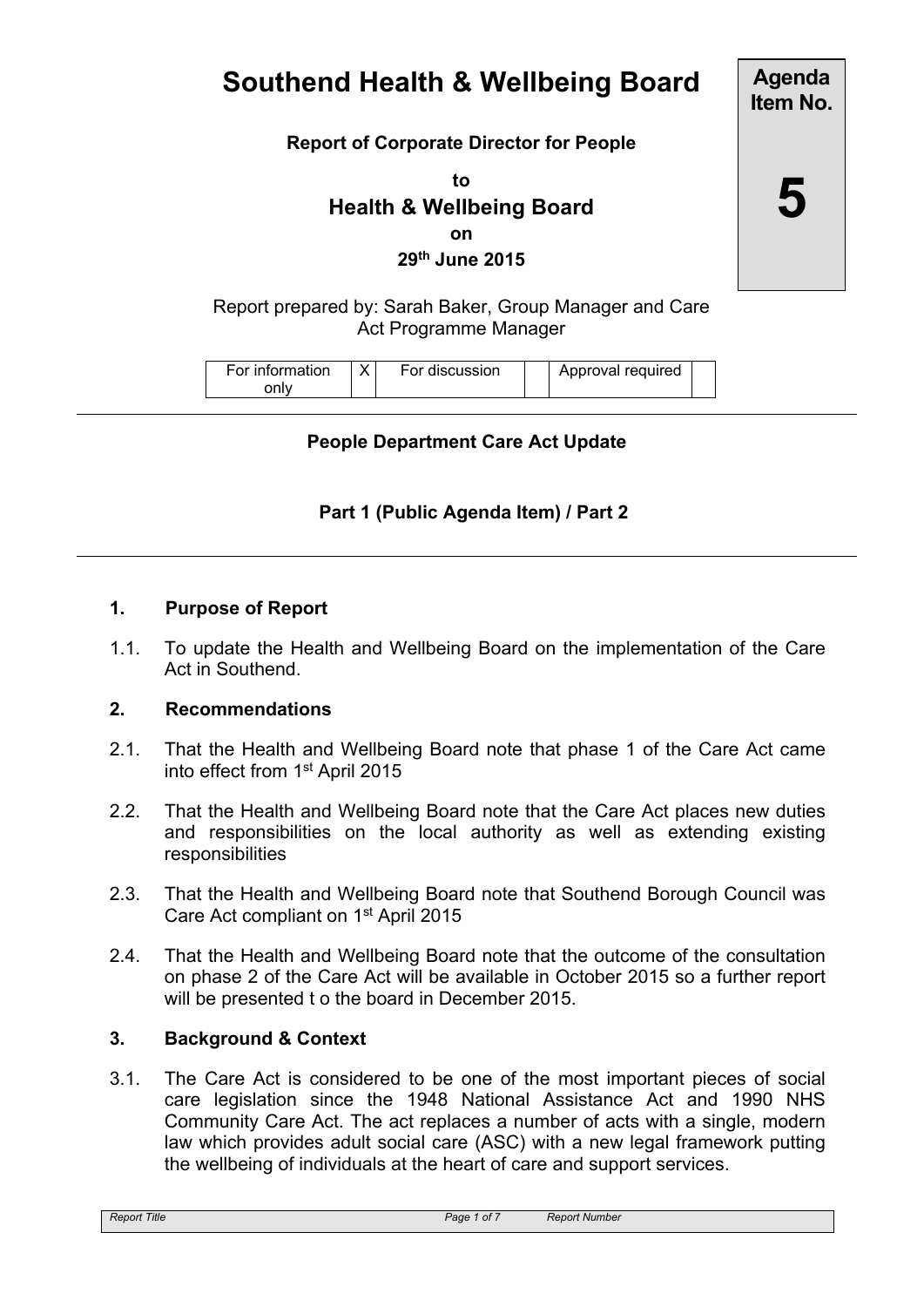- 3.2. The majority of the Care Act changes took place in April 2015. The funding reform is due to take effect in April 2016. This sets ways in which adult social care is funded and includes the introduction of a care cap to limit the amount an individual has to pay for their care during their lifetime...
- 3.3. The Care Act also places a duty on local authorities to integrate their care and support functions with those carried out by the NHS and other health related services by 2018.

# 3.4. **Programme achievements**

- 3.5. All relevant council and partner organisation staff have undergone an intense training programme on the Care Act changes and their implications.
- 3.6. Appropriate and proportionate advice and information is available from a number of sources, including: by telephone, in writing, face to face and on the website through Southend Health and Information Portal (SHIP). Although it is early days, records show that there has been an increase in enquiries to the Council. More detailed analysis will be undertaken at the end of quarter 1.(June 2015)
- 3.7. A single, consistent route for determining the care and support a person or their carer is entitled to is in place. It appears that the change to the assessment process and the increase in the level of information that needs to be recorded has increased the workload for staff. The impact will be quantified as part of the analysis at the end of quarter 1.
- 3.8. There is now a national minimum eligibility threshold at which local authorities must meet a person's care and support requirements. Detailed analysis of the impact of this will be undertaken at the end of quarter 1.
- 3.9. Carers now have a statutory entitlement to an assessment and, if eligible, support in their own right. Early indications are that there has not been a significant increase in requests for carer's assessments.
- 3.10. The current deferred payment has been adjusted to include the universal deferred payment scheme requirements under the Care Act. This includes a nationally calculated interest charge from week 13 onwards.
- 3.11. Amanda Reynolds, Director of Blend Associates ltd was commissioned to carry out a review of the council's preparedness for the Care Act The review concluded that the council was well placed to meet the core obligations from 1<sup>st</sup> April 2015
- 3.12. The programme continues to prepare for the anticipated welfare reform changes in 2016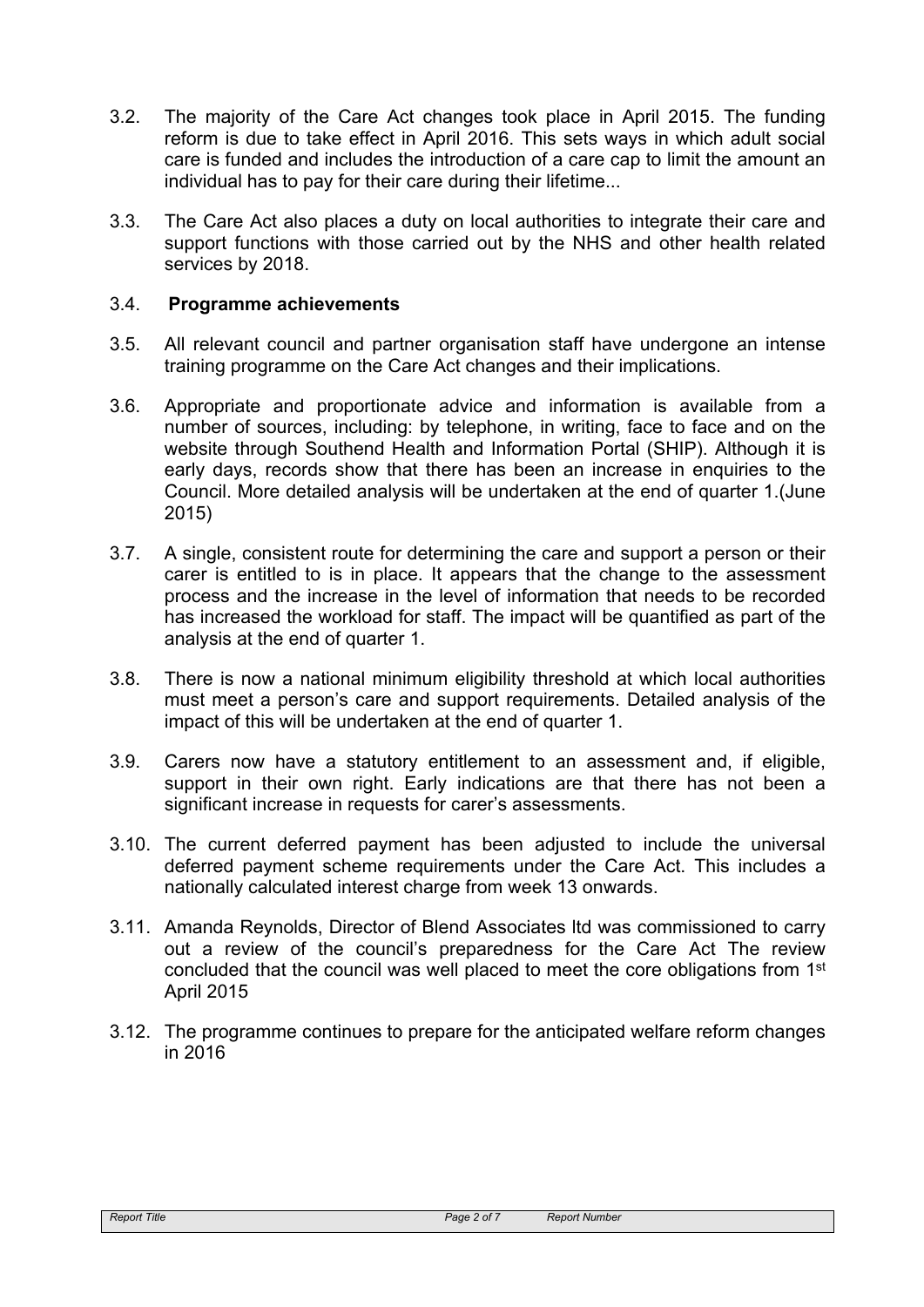# **4. Health & Wellbeing Board Priorities / Added Value**

## 4.1. **Key areas addressed in the Care Act**

| Promoting wellbeing                                   |  |  |
|-------------------------------------------------------|--|--|
| Prevention                                            |  |  |
| Providing Information, Advice and Advocacy            |  |  |
| Providing the quality and diversity of local services |  |  |
| Assessment and eligibility                            |  |  |
| <b>Funding Reforms</b>                                |  |  |
| Safeguarding                                          |  |  |

- 4.2. **Promoting wellbeing** A new duty to promote a person's wellbeing underpins the approach to care and support. The promotion of wellbeing is demonstrated throughout the Health and Wellbeing Strategy. The impact on a person's wellbeing when it is identified that they can't achieve particular outcomes is now an integral part of the assessment process.
- 4.3. **Prevention** In line with the Health and Wellbeing Board's added value outcome of prevention and increased personal responsibility/participation., the act requires local authorities to prevent, reduce and delay the need for care and support wherever possible. Close work with the CCG, public health and the voluntary sector continues to identify ways of successfully preventing people needing any or more care and support. It builds on the strength based approach where a person's strengths and capabilities are considered as well as the informal support they can access when trying to achieve their desired outcomes.
- 4.4. **Providing, information, advice and advocacy –** In further support of prevention, good quality advice and information is available from the local authority in partnership with others. This is particularly important for those who have unmet or low level needs that can be met with universal or community based services.
- 4.5. **Promoting the quality and diversity of local services -** The Care Act states that Local Authorities have a duty to develop a market that has a range of high quality providers that can meet the needs of all residents and facilitate choice. A Joint Market Position Statement has been drafted between Southend Borough Council and Southend CCG. This sets out the joint commissioning intentions to meet the changing needs of the community and how we will support the local market to develop. For example, in support of HWB ambition 5, an ever greater increase in the need for more personalised and bespoke support responses will change how local providers offer support and we will work with them to develop their offer and respond to different contracting models.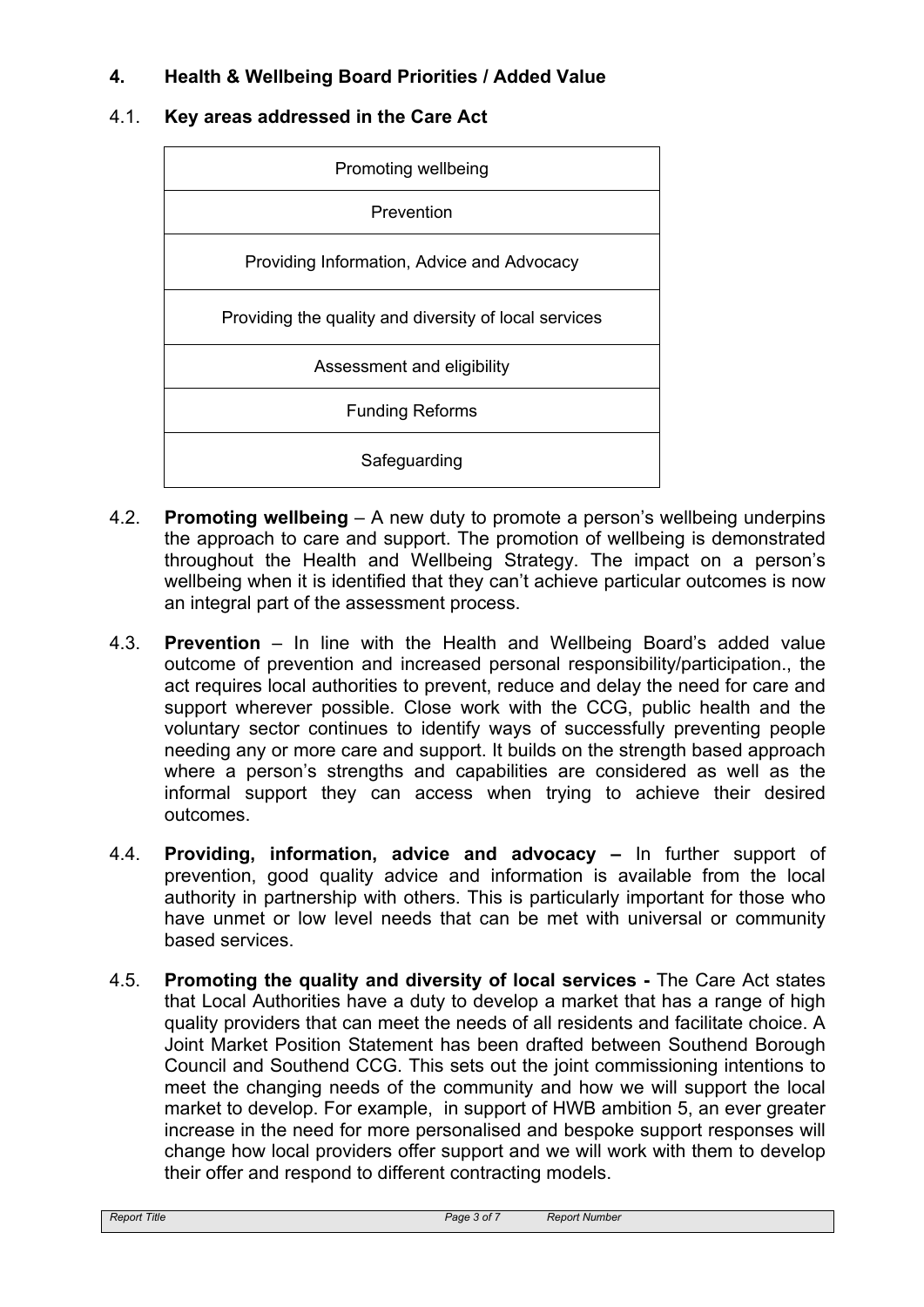- 4.6. **Assessment and eligibility** The need for a consistent approach to the assessment and eligibility process encompasses several of the Health and Wellbeing Board priorities. The assessment and eligibility process is considered to be one of the most important parts of the care and support system. The assessment is the key interaction between the local authority and the individual, whether it is the adult needing carer or their carer. It isn't just seen as a gateway to care and support but as a critical intervention in its own right which can help people to: understand their situation and the needs they may have, help reduce or delay the onset of greater needs and allow them to access support when they require it.
- 4.7. **Funding reform** From April 2016, the financial reforms supports HWB ambition 9, maximising opportunity insofar as the requirement for local authorities to assume financial responsibility for people who have eligible needs and currently fund their own care once they reach the care cap.
- 4.8. **Safeguarding** The Care Act stipulated that local authorities must have a Safeguarding Adults Board (SAB) which Southend already had. Having strategies for the prevention of abuse and neglect is a core responsibility of the SAB. They have an overview of how the strategies are being implemented and ensure that they tie in with the Health and Wellbeing Board's values and ambitions as well as the Quality Surveillance Group's (QSG), Community Safety Partnership's and Care Quality Commission's (CQC) stated approach and practice.

#### **5. Reasons for Recommendations**

- 5.1. The Care Act represents significant changes and has transformed the way the adult social care system is operated. It has required the council to change processes, systems, practice and culture.
- 5.2. The majority of the new duties and responsibilities came into effect from April 2015 and early indications are that it has increased the workload for staff
- 5.3. The financial reforms are due to be implemented in April 2016 and it is anticipated that there will be considerable financial and resource implications for the Council arising from the changes. A further paper will be presented to the board in December 2015.

# **6. Financial / Resource Implications**

6.1 The table below details the Department for Communities and Local Government (DCLG) revenue grant allocation and the funding identified through the Better Care Fund There is also a Capital investment which includes monies for IT infrastructure. The table illustrates the financial impact based on low, medium and high uptake scenarios.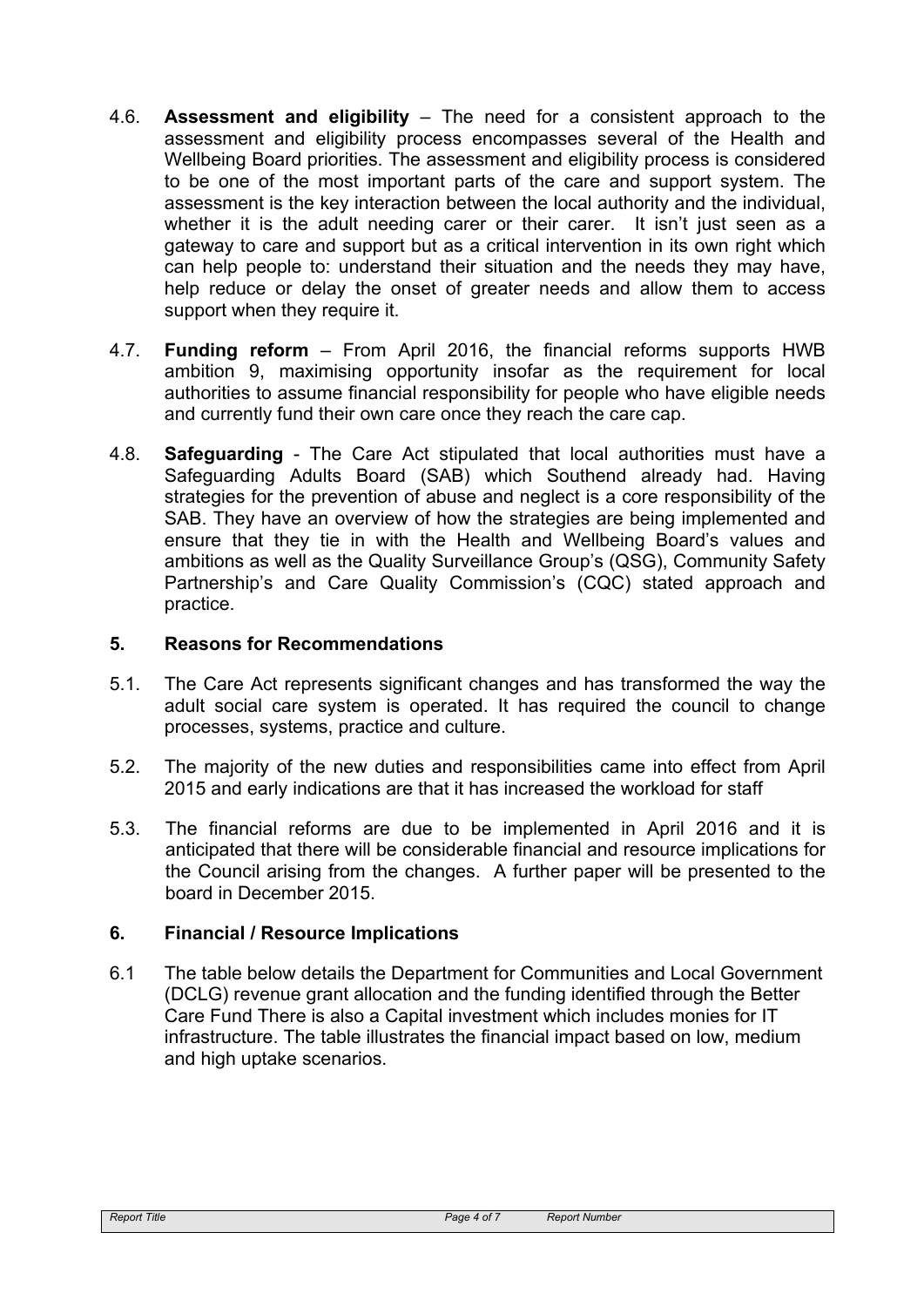Care Act 2015-16 cost implications

|                                               | £'000         | £'000 | £'000              | £'000 |
|-----------------------------------------------|---------------|-------|--------------------|-------|
|                                               | Southend's    |       | Local estimates *1 |       |
|                                               | allocation    | Low   | medium             | high  |
| DCLG - revenue grant                          |               |       |                    |       |
| Additional assessments for cap on care        |               |       |                    |       |
| costs *2                                      | 593           | 430   | 490                | 550   |
| Universal deferred payment agreements<br>$*3$ | 332           | 332   | 332                | 332   |
| Carers and Care Act Implementation *4         | 191           | 123   | 430                | 736   |
|                                               | 1,116         | 885   | 1,252              | 1,618 |
| Doh - Revenue Grant                           |               |       |                    |       |
| Social care in Prisons                        |               |       |                    |       |
| Doh - Better Care fund<br>$*_{5}$<br>Revenue  |               |       |                    |       |
| allocation                                    | 455           | 455   | 455                | 455   |
|                                               | 1,571         | 1,340 | 1,707              | 2,073 |
|                                               |               |       |                    |       |
|                                               | Southends     |       |                    |       |
|                                               | المصطصم تصلده | احمما |                    |       |

|                        | ---------   |          |  |
|------------------------|-------------|----------|--|
|                        | anticipated | local    |  |
| Doh - Better Care fund | allocation  | Estimate |  |
| Capital                |             |          |  |
| allocation             | 172         |          |  |

- \*1. The local estimates are based on work undertaken by Southend Council using the ADASS stock takes, the Lincolnshire model and LG Futures findings.
- \*2. The national formulae in relation to the "additional assessments for cap on care costs" are based on national/local demographics for expected eligibility for social care support. The lowest range modelling assumes approximately 50% of the anticipated number of 1065 self funders will present themselves for an assessment in 2015/16., the upper range is set at 80%. The 1065 is calculated from the findings of a provider survey plus a 50% anticipated growth.  $(Residential = 500 + 250, community = 250 + 125, total = 1065)$
- \*3. The universal deferred payment agreement amount has been matched to the allocation. There is an expectation that the take up of deferred payments will increase. There is also a high risk that there will be a loss in deferred income due to a change in the permissions and authority has to put a charge on a property.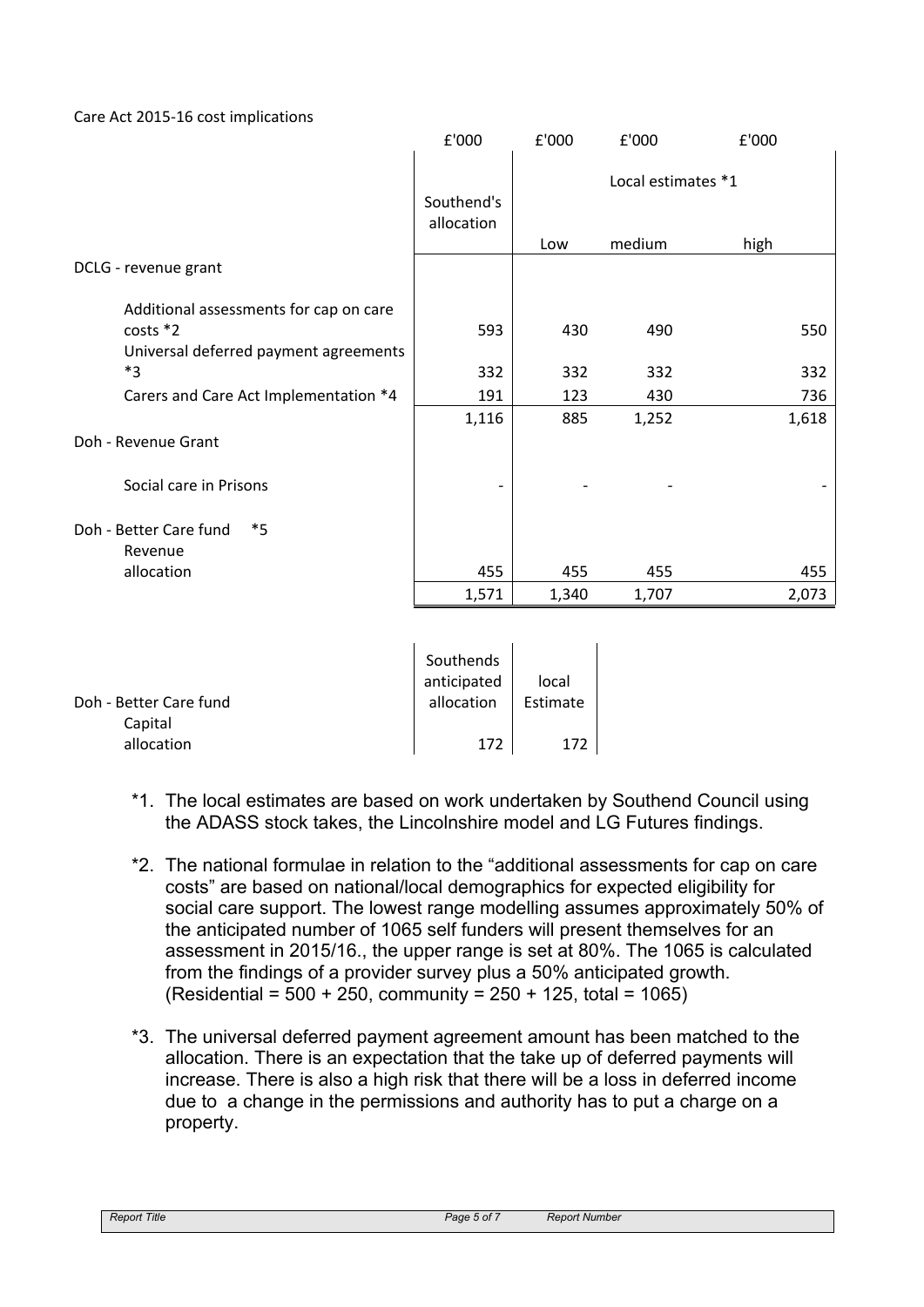- \*4. The range in estimated costs is reflective of the unknown demand for carer's assessments and subsequent support costs. The lowest range assumes 30% of the targeted increase in carer's assessments and support costs in 2015/16, the highest range assumes 80%. The maximum increase in carer's assessments is 1300 which is the outcome of both the Lincolnshire model and LG Futures work.
	- \*5 The Better Care fund estimates have been matched to allocation and includes funding for new duties in relation to carers' assessments and support costs, independent advocacy, advice and information provision and the possible impact of the national eligibility criteria..

## **7. Legal Implications**

7.1. The Care Act is a significant change to Social Care legislation and has imposed a number of statutory duties onto the local authority. A member of the Council's legal team is part of the Care Act project group and continues to provide legal advice and guidance.

#### **8. Equality & Diversity**

8.1 A number of national equality assessments have been undertaken and are being monitored locally

## **9. Background Papers**

- 9.1 None
- **10. Appendices**
- 10.1. None

# **HWB Strategy Priorities**

#### **Broad Impact Goals – adding value**

- a) Increased Physical Activity (prevention)
- b) Increased Aspiration and Opportunity (addressing inequality)
- c) Increased Personal Responsibility and Participation (sustainability)

| <b>Ambition 1. A positive</b><br>start in life<br>A. Children in care   B.<br>Education-Narrow the gap   C.<br>Young carers   D. Children's<br>mental wellbeing   E. Teen<br>pregnancy   F. Troubled<br>families | <b>Ambition 2. Promoting</b><br>healthy lifestyles<br>A. Tobacco – reducing use $ $ B.<br>Healthy weight  <br>C. Substance & Alcohol misuse | <b>Ambition 3. Improving</b><br>mental wellbeing<br>A. Holistic: Mental/physical   B.<br>Early intervention   C. Suicide<br>prevention/self-harm   D.<br>Support parents/postnatal |
|------------------------------------------------------------------------------------------------------------------------------------------------------------------------------------------------------------------|---------------------------------------------------------------------------------------------------------------------------------------------|------------------------------------------------------------------------------------------------------------------------------------------------------------------------------------|
| <b>Ambition 4. A safer</b>                                                                                                                                                                                       | <b>Ambition 5. Living</b>                                                                                                                   | <b>Ambition 6. Active and</b>                                                                                                                                                      |